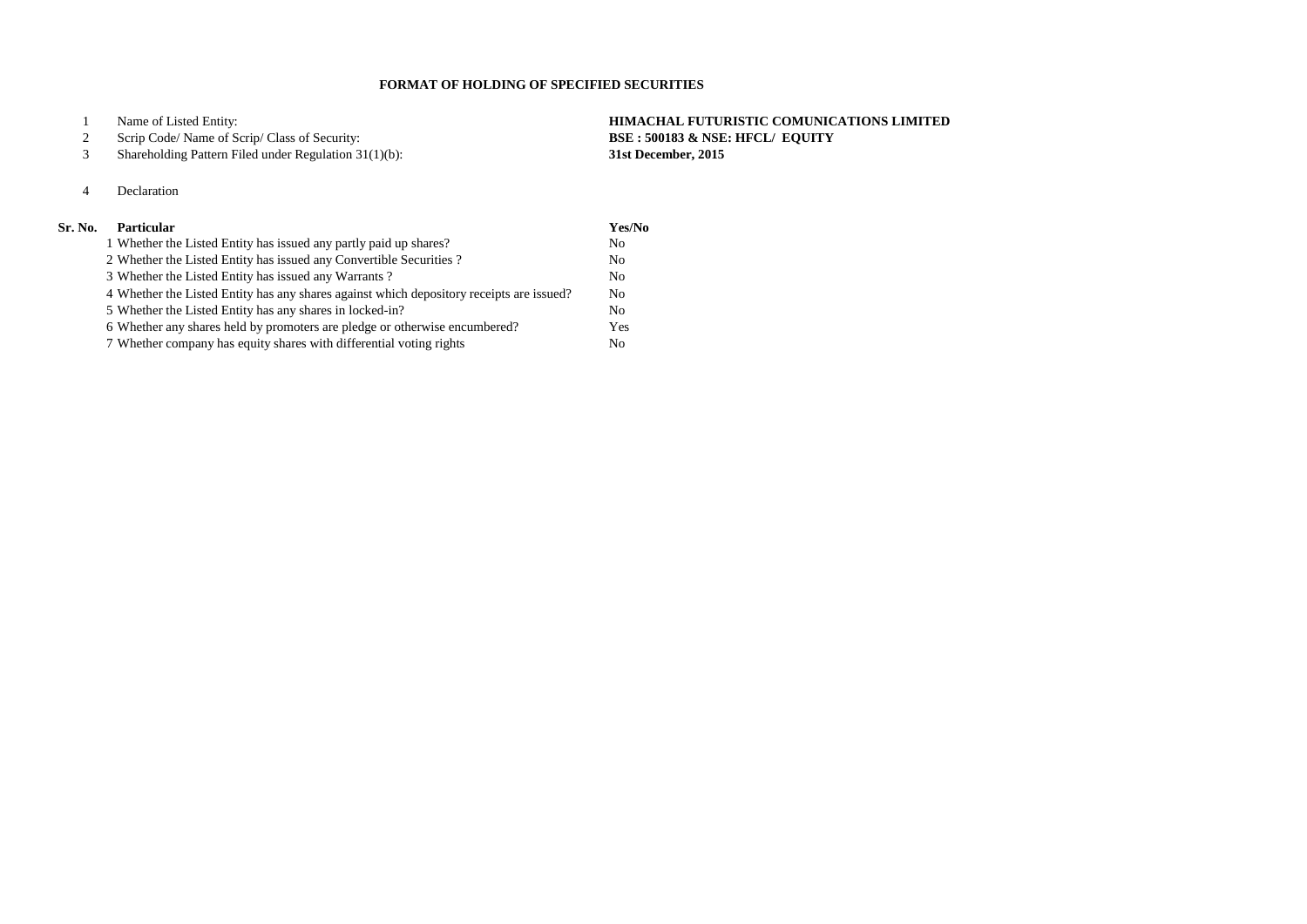|                        | Table I - Summary Statement holding of specified securities |                                      |                          |                                                    |                                             |                             |                                                                     |                            |                                                                     |                                                            |                                                                        |                                                                       |                                                                         |                                                                            |                                          |                         |                                          |                                          |
|------------------------|-------------------------------------------------------------|--------------------------------------|--------------------------|----------------------------------------------------|---------------------------------------------|-----------------------------|---------------------------------------------------------------------|----------------------------|---------------------------------------------------------------------|------------------------------------------------------------|------------------------------------------------------------------------|-----------------------------------------------------------------------|-------------------------------------------------------------------------|----------------------------------------------------------------------------|------------------------------------------|-------------------------|------------------------------------------|------------------------------------------|
|                        |                                                             |                                      |                          |                                                    |                                             |                             |                                                                     |                            |                                                                     |                                                            |                                                                        |                                                                       |                                                                         |                                                                            |                                          |                         |                                          |                                          |
|                        |                                                             |                                      | No. of fully paid        |                                                    | No. of shares                               | Total nos. shares           | Shareholding as a % of<br>total no. of shares                       |                            | Number of Voting Rights held in each class of<br>securities<br>(IX) | No. of<br><b>Shares</b><br><b>Underlying</b><br>Outstandin | <b>Shareholdi</b><br>$ng$ , as a $%$<br>assuming<br>full<br>conversion | <b>Number of Locked</b><br>in shares<br>(XII)                         |                                                                         | <b>Number of Shares</b><br>pledged or<br>otherwise<br>encumbered<br>(XIII) |                                          | <b>Number of equity</b> |                                          |                                          |
| <b>Category</b><br>(I) | <b>Category of shareholder</b><br>(II)                      | <b>Nos. of shareholders</b><br>(III) | up equity shares<br>held | No. of Partly paid-up<br>equity shares held<br>(V) | underlying<br><b>Depository</b><br>Receipts | held<br>$(VII) = (IV)+(V)+$ | (calculated as per SCRR,<br>1957)<br>(VIII)<br>As a % of $(A+B+C2)$ | <b>No of Voting Rights</b> |                                                                     |                                                            |                                                                        | convertible                                                           | <b>convertible</b><br>securities (<br>as a                              |                                                                            | As a $%$                                 |                         | As a %                                   | shares held in<br>dematerialized<br>form |
|                        |                                                             |                                      | (IV)                     |                                                    | (VI)                                        | (VI)                        |                                                                     | $\bigcap$ Class eg:X       | <b>Class</b><br>eg:Y                                                | <b>Total</b>                                               |                                                                        | Total as securities<br>a % of cincluding<br>$(A+B+C$ Warrants)<br>(X) | percentage<br>of diluted<br>share<br>capital)<br>$(XI)=$<br>$(VII)+(X)$ | No.<br>(a)                                                                 | of total<br><b>Shares</b><br>held<br>(b) | No.<br>(a)              | of total<br><b>Shares</b><br>held<br>(b) | (XIV)                                    |
|                        | $(A)$ Promoter & Promoter Group                             |                                      | 482924214                |                                                    |                                             | 482924214                   | 38.96507                                                            | 482924214                  |                                                                     | 482924214 38.9651                                          |                                                                        |                                                                       |                                                                         |                                                                            |                                          | 0 242604750 50.2366     |                                          | 482923114                                |
|                        | $(B)$ Public                                                | 240810                               | 756452980                |                                                    |                                             | 756452980                   | 61.03493                                                            | 756452980                  |                                                                     | 756452980 61.0349                                          |                                                                        |                                                                       |                                                                         |                                                                            |                                          |                         |                                          | 755903627                                |
|                        | (C) Non Promoter- Non Public                                |                                      |                          |                                                    |                                             |                             |                                                                     |                            |                                                                     |                                                            |                                                                        |                                                                       |                                                                         |                                                                            |                                          |                         |                                          |                                          |
|                        | (C1) Shares underlying DRs                                  |                                      |                          |                                                    |                                             |                             |                                                                     |                            |                                                                     |                                                            |                                                                        |                                                                       |                                                                         |                                                                            |                                          |                         |                                          |                                          |
|                        | $(C2)$ Shares held by Employee Trusts                       |                                      |                          |                                                    |                                             |                             |                                                                     |                            |                                                                     |                                                            |                                                                        |                                                                       |                                                                         |                                                                            |                                          |                         |                                          |                                          |
|                        | Total                                                       | 240825                               | 1239377194               |                                                    |                                             | 1239377194                  | <b>100</b>                                                          | 1239377194                 |                                                                     | 1239377194                                                 | <b>100</b>                                                             |                                                                       |                                                                         |                                                                            |                                          | 0 242604750 19.5747     |                                          | 1238826741                               |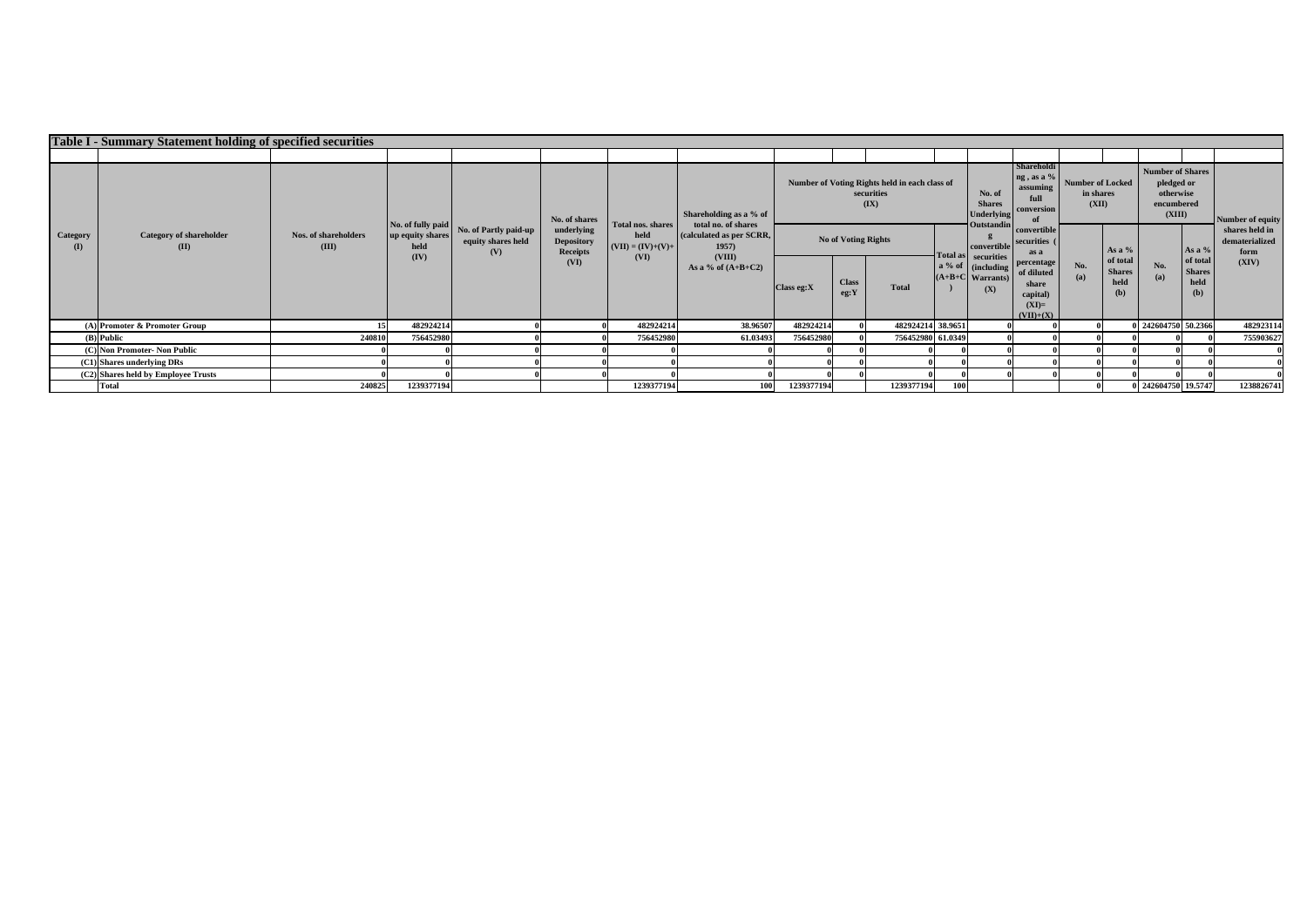#### **Table II - Statement showing shareholding pattern of the Promoter and Promoter Group**

|                                                   |             |                                                      |                     |                                                   |                                  |                                                     | Nos. of        |                     | <b>Sharehol</b><br>ding %<br>calculate |                                                     |                                                      | Number of Voting Rights held in each class of securities<br>(IX)      |            | No. of<br><b>Shares</b>                  | <b>Shareholdin</b><br>$g$ , as a %<br>assuming<br>full | <b>Number of Locked</b><br>in shares<br>(XII) |                                                      |  | <b>Number of Shares</b><br>pledged or otherwise<br>encumbered<br>(XIII) |  |
|---------------------------------------------------|-------------|------------------------------------------------------|---------------------|---------------------------------------------------|----------------------------------|-----------------------------------------------------|----------------|---------------------|----------------------------------------|-----------------------------------------------------|------------------------------------------------------|-----------------------------------------------------------------------|------------|------------------------------------------|--------------------------------------------------------|-----------------------------------------------|------------------------------------------------------|--|-------------------------------------------------------------------------|--|
| Category & Name of the Shareholders<br><b>(I)</b> | <b>Ider</b> | No. of No. of fully paid<br>shareho up equity shares | <b>Partly paid-</b> | shares<br>up equity underlying                    | <b>Total nos. shares</b><br>held | d as per<br>SCRR,<br>1957                           |                | No of Voting Rights |                                        |                                                     | <b>Underlying</b><br><b>Outstanding</b>              | conversion<br>of<br>convertible convertible                           |            | As a $%$                                 |                                                        |                                               | Number of equity<br>shares held in<br>dematerialized |  |                                                                         |  |
|                                                   | (III)       | held<br>$(\mathbf{IV})$                              | (V)                 | shares held Depository<br><b>Receipts</b><br>(VI) | $(VII = IV+V+VI)$                | As a %<br>of<br>$(A+B+C)$<br>$\mathbf{2}$<br>(VIII) | <b>Class X</b> | ClassY              | <b>Total</b>                           | Total as a<br>% of Total<br><b>Voting</b><br>rights | securities<br>(including<br><b>Warrants</b> )<br>(X) | securities (<br>as a<br>percentage<br>of diluted<br>share<br>capital) | No.<br>(a) | of total<br><b>Shares</b><br>held<br>(b) | No.<br>(a)                                             | As a % of<br>total shares<br>held<br>(b)      | form<br>(XIV)                                        |  |                                                                         |  |
| 1 Indian                                          |             |                                                      |                     |                                                   |                                  |                                                     |                |                     |                                        |                                                     |                                                      |                                                                       |            |                                          |                                                        |                                               |                                                      |  |                                                                         |  |
| (a) Individuals/Hindu undivided Family            |             |                                                      |                     |                                                   |                                  |                                                     |                |                     |                                        |                                                     |                                                      |                                                                       |            |                                          |                                                        |                                               |                                                      |  |                                                                         |  |
| Anant Nahata                                      |             | 470000                                               |                     |                                                   | 470000                           | 0.03792                                             | 470000         |                     | 470000                                 | 0.03792                                             |                                                      |                                                                       |            |                                          | 239700                                                 | 51.00000                                      | 470000                                               |  |                                                                         |  |
| <b>Babulal Nahata</b>                             |             | 82407                                                |                     |                                                   | 82407                            | 0.00665                                             | 82407          |                     | 82407                                  | 0.00665                                             |                                                      |                                                                       |            |                                          |                                                        |                                               | 82407                                                |  |                                                                         |  |
| Mahendra Nahata                                   |             | 73477                                                |                     |                                                   | 73477                            | 0.00593                                             | 73477          |                     | 73477                                  | 0.00593                                             |                                                      |                                                                       |            |                                          |                                                        |                                               | 73477                                                |  |                                                                         |  |
| Manik Lal Nahata                                  |             | 11920                                                |                     |                                                   | 11920                            | 0.00096                                             | 11920          |                     | 11920                                  | 0.00096                                             |                                                      |                                                                       |            |                                          |                                                        |                                               | 11920                                                |  |                                                                         |  |
| Anil Kumar Nahata                                 |             | 540                                                  |                     |                                                   | 540                              | 0.00004                                             | 540            |                     | 540                                    | 0.00004                                             |                                                      |                                                                       |            |                                          |                                                        |                                               | 540                                                  |  |                                                                         |  |
| (b) Central Government/ State Government(s)       |             |                                                      |                     |                                                   |                                  |                                                     |                |                     |                                        |                                                     |                                                      |                                                                       |            |                                          |                                                        |                                               |                                                      |  |                                                                         |  |
|                                                   |             |                                                      |                     |                                                   |                                  |                                                     |                |                     |                                        |                                                     |                                                      |                                                                       |            |                                          |                                                        |                                               |                                                      |  |                                                                         |  |
|                                                   |             |                                                      |                     |                                                   |                                  |                                                     |                |                     |                                        |                                                     |                                                      |                                                                       |            |                                          |                                                        |                                               |                                                      |  |                                                                         |  |
| (c) Financial Institutions/ Banks                 |             |                                                      |                     |                                                   |                                  |                                                     |                |                     |                                        |                                                     |                                                      |                                                                       |            | $\Omega$                                 |                                                        |                                               |                                                      |  |                                                                         |  |
|                                                   |             |                                                      |                     |                                                   |                                  |                                                     |                |                     |                                        |                                                     |                                                      |                                                                       |            |                                          |                                                        |                                               |                                                      |  |                                                                         |  |
| $(d)$ Any Other (specify)                         |             |                                                      |                     |                                                   |                                  |                                                     |                |                     |                                        |                                                     |                                                      |                                                                       |            |                                          |                                                        |                                               |                                                      |  |                                                                         |  |
|                                                   |             |                                                      |                     |                                                   |                                  |                                                     |                |                     |                                        |                                                     |                                                      |                                                                       |            |                                          |                                                        |                                               |                                                      |  |                                                                         |  |
| <b>Bodies Corporate</b>                           |             |                                                      |                     |                                                   |                                  |                                                     |                |                     |                                        |                                                     |                                                      |                                                                       |            |                                          |                                                        |                                               |                                                      |  |                                                                         |  |
| <b>MN Ventures Private Limited</b>                |             | 238390000                                            |                     |                                                   | 238390000 19.23466               |                                                     | 238390000      |                     | 238390000                              | 19.23466                                            |                                                      |                                                                       |            |                                          | 0 121578900                                            | 51.00000                                      | 238390000                                            |  |                                                                         |  |
| NextWave Communications Private Ltd               |             | 234765000                                            |                     |                                                   | 234765000                        | 18.94218                                            | 234765000      |                     | 234765000                              | 18.94218                                            |                                                      |                                                                       |            |                                          | 0 119730150                                            | 51.00000                                      | 234765000                                            |  |                                                                         |  |
| Apex Enterprises (India) Ltd                      |             | 5871195                                              |                     |                                                   |                                  | 5871195  0.47372                                    | 5871195        |                     | 5871195                                | 0.47372                                             | $\Omega$                                             |                                                                       |            | $\Omega$                                 | 400000                                                 | 6.81292                                       | 5870095                                              |  |                                                                         |  |
| Kalyan Vyapaar (P) Ltd                            |             | 1098174                                              |                     |                                                   | 1098174                          | 0.08861                                             | 1098174        |                     | 1098174                                | 0.08861                                             |                                                      |                                                                       |            | $\Omega$                                 |                                                        |                                               | 1098174                                              |  |                                                                         |  |
| Vinsan Brothers (P) Ltd                           |             | 671600                                               |                     |                                                   | 671600                           | 0.05419                                             | 671600         |                     | 671600                                 | 0.05419                                             |                                                      |                                                                       |            |                                          |                                                        |                                               | 671600                                               |  |                                                                         |  |
| <b>Burlington Finance Ltd</b>                     |             | 664200                                               |                     |                                                   | 664200                           | 0.05359                                             | 664200         |                     | 664200                                 | 0.05359                                             |                                                      |                                                                       |            |                                          | 656000                                                 | 98.76543                                      | 664200                                               |  |                                                                         |  |
| Yashodham Merchants (P) Ltd                       |             | 350000                                               |                     |                                                   | 350000                           | 0.02824                                             | 350000         |                     | 350000                                 | 0.02824                                             |                                                      |                                                                       |            |                                          |                                                        |                                               | 350000                                               |  |                                                                         |  |
| Shanker Sales Promotion (P) Ltd                   |             | 300201                                               |                     |                                                   | 300201                           | 0.02422                                             | 300201         |                     | 300201                                 | 0.02422                                             |                                                      |                                                                       |            | $\Omega$                                 |                                                        |                                               | 300201                                               |  |                                                                         |  |
| Amrit Sales Promotion (P) Ltd                     |             | 172700                                               |                     |                                                   | 172700                           | 0.01393                                             | 172700         |                     | 172700                                 | 0.01393                                             |                                                      |                                                                       |            |                                          |                                                        |                                               | 172700                                               |  |                                                                         |  |
| Vaibhav Credit & Portfolio (P) Ltd                |             | 2800                                                 |                     |                                                   | 2800                             | 0.00023                                             | 2800           |                     | 2800                                   | 0.00023                                             |                                                      |                                                                       |            |                                          |                                                        |                                               | 2800                                                 |  |                                                                         |  |
| Sub-Total- $(A)$ $(1)$                            | 15          | 482924214                                            |                     |                                                   | 482924214 38.96507               |                                                     | 482924214      |                     | 482924214                              | 38.96507                                            |                                                      |                                                                       |            |                                          | 0 242604750                                            | 50.23661                                      | 482923114                                            |  |                                                                         |  |
| 2 Foreign                                         |             |                                                      |                     |                                                   |                                  |                                                     |                |                     |                                        |                                                     |                                                      |                                                                       |            |                                          |                                                        |                                               |                                                      |  |                                                                         |  |
| (a) Indivi/Non-Resi Foreign Indivi                |             |                                                      |                     |                                                   |                                  |                                                     |                |                     |                                        |                                                     |                                                      |                                                                       |            | $\Omega$                                 |                                                        |                                               |                                                      |  |                                                                         |  |
|                                                   |             |                                                      |                     |                                                   |                                  |                                                     |                |                     |                                        |                                                     |                                                      |                                                                       |            |                                          |                                                        |                                               |                                                      |  |                                                                         |  |
|                                                   |             |                                                      |                     |                                                   |                                  |                                                     |                |                     |                                        |                                                     |                                                      |                                                                       |            |                                          |                                                        |                                               |                                                      |  |                                                                         |  |
| $(b)$ Government                                  |             |                                                      |                     |                                                   |                                  |                                                     |                |                     |                                        |                                                     |                                                      |                                                                       |            |                                          |                                                        |                                               |                                                      |  |                                                                         |  |
|                                                   |             |                                                      |                     |                                                   |                                  |                                                     |                |                     |                                        |                                                     |                                                      |                                                                       |            |                                          |                                                        |                                               |                                                      |  |                                                                         |  |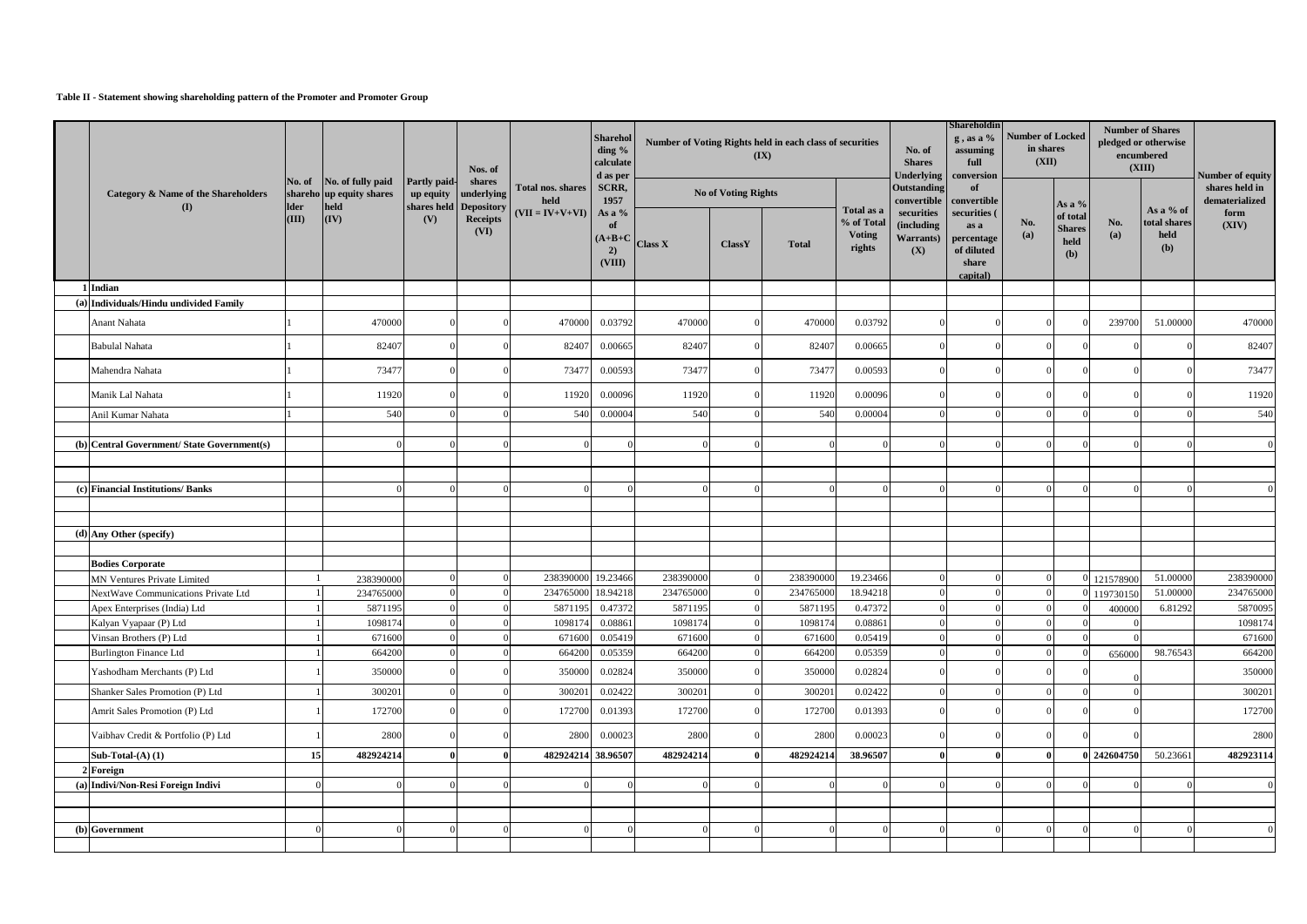| (c) Institutions                                                         |           |  |                    |           |           |          |  |  |             |          |           |
|--------------------------------------------------------------------------|-----------|--|--------------------|-----------|-----------|----------|--|--|-------------|----------|-----------|
|                                                                          |           |  |                    |           |           |          |  |  |             |          |           |
|                                                                          |           |  |                    |           |           |          |  |  |             |          |           |
| (d) Foreign Portfolio Investor                                           |           |  |                    |           |           |          |  |  |             |          |           |
|                                                                          |           |  |                    |           |           |          |  |  |             |          |           |
|                                                                          |           |  |                    |           |           |          |  |  |             |          |           |
| (e) Any Other (specify)                                                  |           |  |                    |           |           |          |  |  |             |          |           |
|                                                                          |           |  |                    |           |           |          |  |  |             |          |           |
|                                                                          |           |  |                    |           |           |          |  |  |             |          |           |
| Total Shareholding of Promoter and Promoter<br>Group $(A)=(A)(1)+(A)(2)$ | 482924214 |  | 482924214 38.96507 | 482924214 | 482924214 | 38.96507 |  |  | 0 242604750 | 50.23661 | 482923114 |

Details of Shares which remain unclaimed may be given hear along with details such as number of shareholders, outstanding shares held in demat/unclaimed suspense account, voting rights which are frozen etc. : **NIL**

Note: (1) PAN would not be displayed on website of Stock Exchange(s).

(2) The term Encumbrance has the same meaning as assigned under regulation 28

(3) of SEBI (Substantial Acquisition of Shares and Takeovers) Regulations, 2011.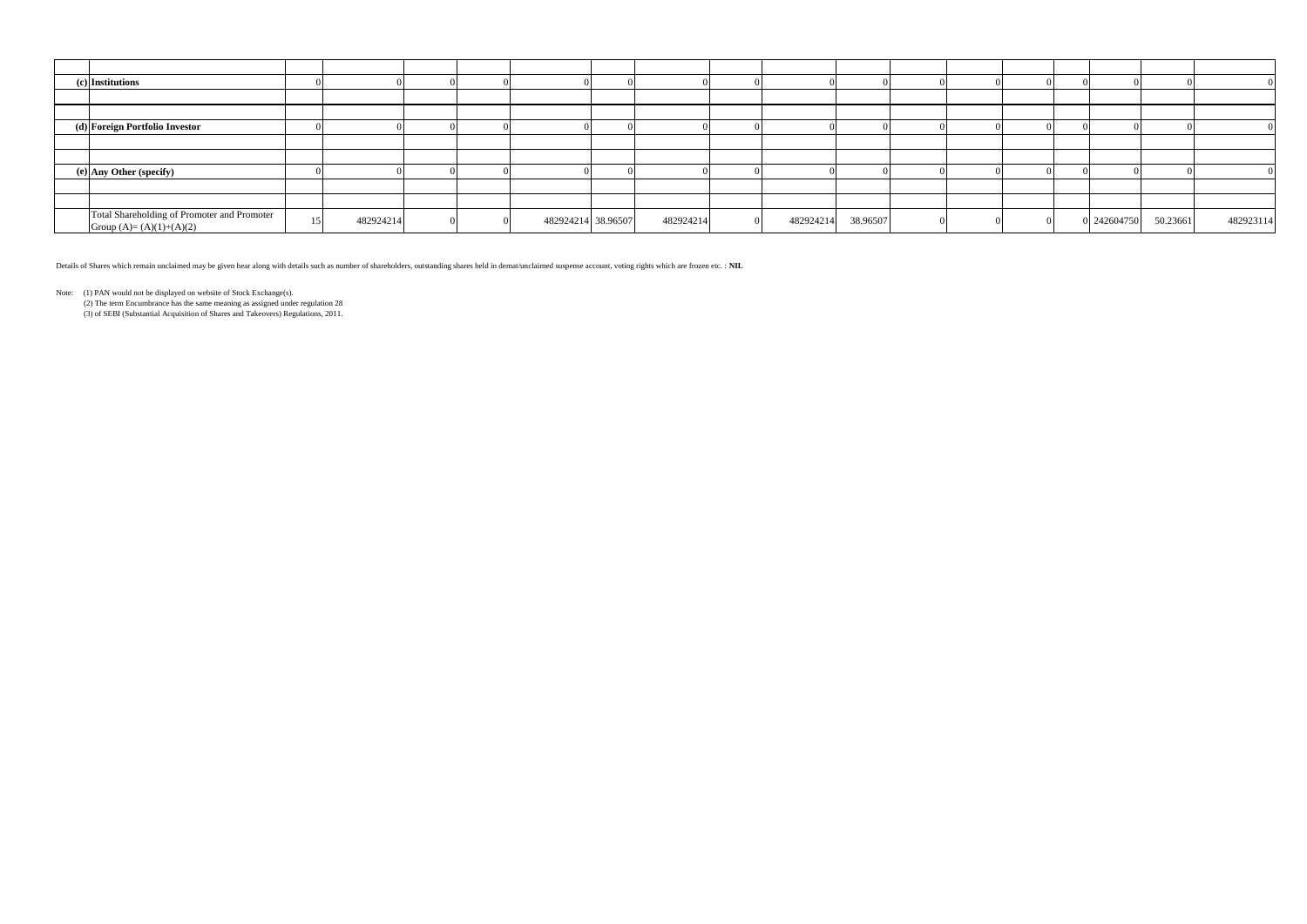## **Table III - Statement showing shareholding pattern of the Public shareholder**

|                                                                                        |                                |                                                                    |                  |                                                          | Total nos. shares<br>held<br>$(VII = IV+V+VI)$ | Number of Voting Rights held in each class of securities<br>(IX)<br>No. of<br>Sharehold |           |                            |              |                                                     |                                                                                  | <b>Shareholdi</b><br>ng, as a %<br>assuming                                                                       | <b>Number of Locked</b><br>in shares<br>(XII) |                                                       | <b>NUMBER OF SHAFES</b><br>encumbered<br>$\alpha$ m | pledged or otherwise                     |                                                   |
|----------------------------------------------------------------------------------------|--------------------------------|--------------------------------------------------------------------|------------------|----------------------------------------------------------|------------------------------------------------|-----------------------------------------------------------------------------------------|-----------|----------------------------|--------------|-----------------------------------------------------|----------------------------------------------------------------------------------|-------------------------------------------------------------------------------------------------------------------|-----------------------------------------------|-------------------------------------------------------|-----------------------------------------------------|------------------------------------------|---------------------------------------------------|
|                                                                                        |                                |                                                                    |                  | Nos. of<br>shares                                        |                                                | ing %<br>calculated                                                                     |           | <b>No of Voting Rights</b> |              |                                                     | <b>Shares</b><br><b>Underlying</b>                                               | full<br>conversion<br>of                                                                                          |                                               |                                                       |                                                     |                                          | Number of equity                                  |
| <b>Category &amp; Name of the Shareholders</b><br>$\mathbf{I}(I)$                      | No. of<br>shareholder<br>(III) | No. of fully paid Partly paid-<br>up equity shares<br>held<br>(IV) | up equity<br>(V) | underlying<br>shares held Depository<br>Receipts<br>(VI) |                                                | as per<br>SCRR,<br>1957<br>As a % of<br>$(A+B+C2)$ Class X<br>(VIII)                    |           | <b>ClassY</b>              | <b>Total</b> | Total as a<br>% of Total<br><b>Voting</b><br>rights | <b>Outstandin</b><br>convertible<br>securities<br>(including<br>Warrants)<br>(X) | convertible<br>securities (<br>as a<br>percentage<br>of diluted<br>share<br>capital)<br>$(XI) =$<br>$(VII) + (X)$ | No.<br>(a)                                    | As a $\%$<br>of total<br><b>Shares</b><br>held<br>(b) | No.<br>(a)                                          | As a % of<br>total shares<br>held<br>(b) | shares held in<br>dematerialized<br>form<br>(XIV) |
| 1 Institutions                                                                         |                                |                                                                    |                  |                                                          |                                                |                                                                                         |           |                            |              |                                                     |                                                                                  |                                                                                                                   |                                               |                                                       |                                                     |                                          |                                                   |
| (a) Mutual Funds/UTI                                                                   | <b>15</b>                      | 1240646                                                            |                  |                                                          | 1240646                                        | 0.10010                                                                                 | 1240646   |                            | 1240646      | 0.10010                                             | - 0                                                                              |                                                                                                                   |                                               |                                                       |                                                     |                                          | 1236816                                           |
|                                                                                        |                                |                                                                    |                  |                                                          |                                                |                                                                                         |           |                            |              |                                                     |                                                                                  |                                                                                                                   |                                               |                                                       |                                                     |                                          |                                                   |
|                                                                                        |                                |                                                                    |                  |                                                          |                                                |                                                                                         |           |                            |              |                                                     |                                                                                  |                                                                                                                   |                                               |                                                       |                                                     |                                          |                                                   |
| (b) Venture Capital Funds                                                              |                                |                                                                    |                  |                                                          |                                                |                                                                                         |           |                            |              |                                                     |                                                                                  |                                                                                                                   |                                               |                                                       |                                                     |                                          |                                                   |
|                                                                                        |                                |                                                                    |                  |                                                          |                                                |                                                                                         |           |                            |              |                                                     |                                                                                  |                                                                                                                   |                                               |                                                       |                                                     |                                          |                                                   |
|                                                                                        |                                |                                                                    |                  |                                                          |                                                |                                                                                         |           |                            |              |                                                     |                                                                                  |                                                                                                                   |                                               |                                                       |                                                     |                                          |                                                   |
| (c) Alternate Investment Funds                                                         |                                |                                                                    |                  |                                                          |                                                |                                                                                         |           |                            |              |                                                     | $\Omega$                                                                         | $\Omega$                                                                                                          |                                               | $\Omega$                                              |                                                     |                                          |                                                   |
|                                                                                        |                                |                                                                    |                  |                                                          |                                                |                                                                                         |           |                            |              |                                                     |                                                                                  |                                                                                                                   |                                               |                                                       |                                                     |                                          |                                                   |
|                                                                                        |                                |                                                                    |                  |                                                          |                                                |                                                                                         |           |                            |              |                                                     |                                                                                  |                                                                                                                   |                                               |                                                       |                                                     |                                          |                                                   |
| (d) Foreign Venture Capital Investors                                                  |                                |                                                                    |                  |                                                          |                                                |                                                                                         |           |                            |              |                                                     |                                                                                  |                                                                                                                   |                                               |                                                       |                                                     |                                          |                                                   |
|                                                                                        |                                |                                                                    |                  |                                                          |                                                |                                                                                         |           |                            |              |                                                     |                                                                                  |                                                                                                                   |                                               |                                                       |                                                     |                                          |                                                   |
|                                                                                        |                                |                                                                    |                  |                                                          |                                                |                                                                                         |           |                            |              |                                                     |                                                                                  |                                                                                                                   |                                               |                                                       |                                                     |                                          |                                                   |
| (e) Foreign Portfolio Investors                                                        |                                | 9395370                                                            |                  |                                                          | 9395370                                        | 0.75807                                                                                 | 9395370   |                            | 9395370      | 0.75807                                             | $\Omega$                                                                         |                                                                                                                   |                                               |                                                       |                                                     |                                          | 9395370                                           |
|                                                                                        |                                |                                                                    |                  |                                                          |                                                |                                                                                         |           |                            |              |                                                     |                                                                                  |                                                                                                                   |                                               |                                                       |                                                     |                                          |                                                   |
| (f) Financial Institutions/ Banks                                                      |                                | 129849393                                                          |                  |                                                          | 129849393                                      | 10.47699                                                                                | 129849393 |                            | 129849393    | 10.47699                                            | $\vert$ 0                                                                        | $\Omega$                                                                                                          |                                               | $\Omega$                                              |                                                     |                                          | 129848293                                         |
| <b>IDBI BANK LTD.</b>                                                                  |                                | 106081022                                                          |                  |                                                          | 106081022                                      | 8.55922                                                                                 | 106081022 |                            | 106081022    | 8.55922                                             | $\Omega$                                                                         |                                                                                                                   |                                               |                                                       |                                                     |                                          | 106079922                                         |
| <b>STATE BANK OF INDIA</b>                                                             |                                | 13211382                                                           |                  |                                                          | 13211382                                       | 1.06597                                                                                 | 13211382  |                            | 13211382     | 1.06597                                             |                                                                                  |                                                                                                                   |                                               |                                                       |                                                     |                                          | 13211382                                          |
|                                                                                        |                                |                                                                    |                  |                                                          |                                                |                                                                                         |           |                            |              |                                                     |                                                                                  |                                                                                                                   |                                               |                                                       |                                                     |                                          |                                                   |
| (g) Insurance Companies                                                                | 11                             | 521000                                                             |                  | $\bf{0}$                                                 |                                                | 521000 0.04204                                                                          | 521000    |                            | 521000       | 0.04204                                             | $\mathbf{0}$                                                                     |                                                                                                                   |                                               | $\Omega$                                              |                                                     |                                          | 521000                                            |
|                                                                                        |                                |                                                                    |                  |                                                          |                                                |                                                                                         |           |                            |              |                                                     |                                                                                  |                                                                                                                   |                                               |                                                       |                                                     |                                          |                                                   |
|                                                                                        |                                |                                                                    |                  |                                                          |                                                |                                                                                         |           |                            |              |                                                     |                                                                                  |                                                                                                                   |                                               |                                                       |                                                     |                                          |                                                   |
| (h) Provident Funds/ Pension Funds                                                     |                                |                                                                    |                  |                                                          |                                                |                                                                                         |           |                            |              |                                                     |                                                                                  |                                                                                                                   |                                               |                                                       |                                                     |                                          |                                                   |
|                                                                                        |                                |                                                                    |                  |                                                          |                                                |                                                                                         |           |                            |              |                                                     |                                                                                  |                                                                                                                   |                                               |                                                       |                                                     |                                          |                                                   |
| (i) Any Other (specify)<br>Foreign Institutional Investors                             | 50                             | 28982027                                                           |                  |                                                          | 28982027                                       | 2.33843                                                                                 | 28982027  |                            | 28982027     | 2.33843                                             | $\overline{0}$                                                                   | $\Omega$                                                                                                          |                                               | $\Omega$                                              |                                                     |                                          | 28976407                                          |
| Foreign Banks                                                                          |                                | 5305                                                               |                  |                                                          | 5305                                           | 0.00043                                                                                 | 5305      |                            | 5305         | 0.00043                                             | $\overline{0}$                                                                   | $\Omega$                                                                                                          |                                               | $\Omega$                                              |                                                     |                                          | 1705                                              |
|                                                                                        |                                |                                                                    |                  |                                                          |                                                |                                                                                         |           |                            |              |                                                     |                                                                                  |                                                                                                                   |                                               |                                                       |                                                     |                                          |                                                   |
| Sub-Total- $(B)$ (1)                                                                   | 86                             | 169993741                                                          |                  |                                                          | 169993741                                      | 13.71606                                                                                | 169993741 |                            | 169993741    | 13.71606                                            |                                                                                  | - 0                                                                                                               |                                               | $\Omega$                                              |                                                     |                                          | 169979591                                         |
| <b>Central Government/ State Government(s)/</b>                                        |                                |                                                                    |                  |                                                          |                                                |                                                                                         |           |                            |              |                                                     |                                                                                  |                                                                                                                   |                                               |                                                       |                                                     |                                          |                                                   |
| <b>President of India</b>                                                              |                                |                                                                    |                  |                                                          |                                                |                                                                                         |           |                            |              |                                                     |                                                                                  |                                                                                                                   |                                               |                                                       |                                                     |                                          |                                                   |
| Sub-Total- $(B)(2)$                                                                    |                                |                                                                    |                  |                                                          |                                                |                                                                                         |           |                            |              |                                                     |                                                                                  |                                                                                                                   |                                               |                                                       |                                                     |                                          |                                                   |
| <b>B</b> NON-Institutions                                                              |                                |                                                                    |                  |                                                          |                                                |                                                                                         |           |                            |              |                                                     |                                                                                  |                                                                                                                   |                                               |                                                       |                                                     |                                          |                                                   |
| (a) Individuals -                                                                      |                                |                                                                    |                  |                                                          |                                                |                                                                                         |           |                            |              |                                                     |                                                                                  |                                                                                                                   |                                               |                                                       |                                                     |                                          |                                                   |
| . Individual shareholders holding nominal share<br>capital up to Rs. 2 lakhs.          | 234864                         | 257773506                                                          |                  |                                                          | 257773506                                      | 20.79863                                                                                | 257773506 |                            | 257773506    | 20.79863                                            | $\vert$ 0                                                                        | $\Omega$                                                                                                          |                                               |                                                       |                                                     |                                          | 257396293                                         |
|                                                                                        |                                |                                                                    |                  |                                                          |                                                |                                                                                         |           |                            |              |                                                     |                                                                                  |                                                                                                                   |                                               |                                                       |                                                     |                                          |                                                   |
| ii. Individual shareholders holding nominal share<br>capital in excess of Rs. 2 lakhs. | 70                             | 46961183                                                           |                  |                                                          | 46961183                                       | 3.78910                                                                                 | 46961183  |                            | 46961183     | 3.78910                                             |                                                                                  |                                                                                                                   |                                               |                                                       |                                                     |                                          | 46961183                                          |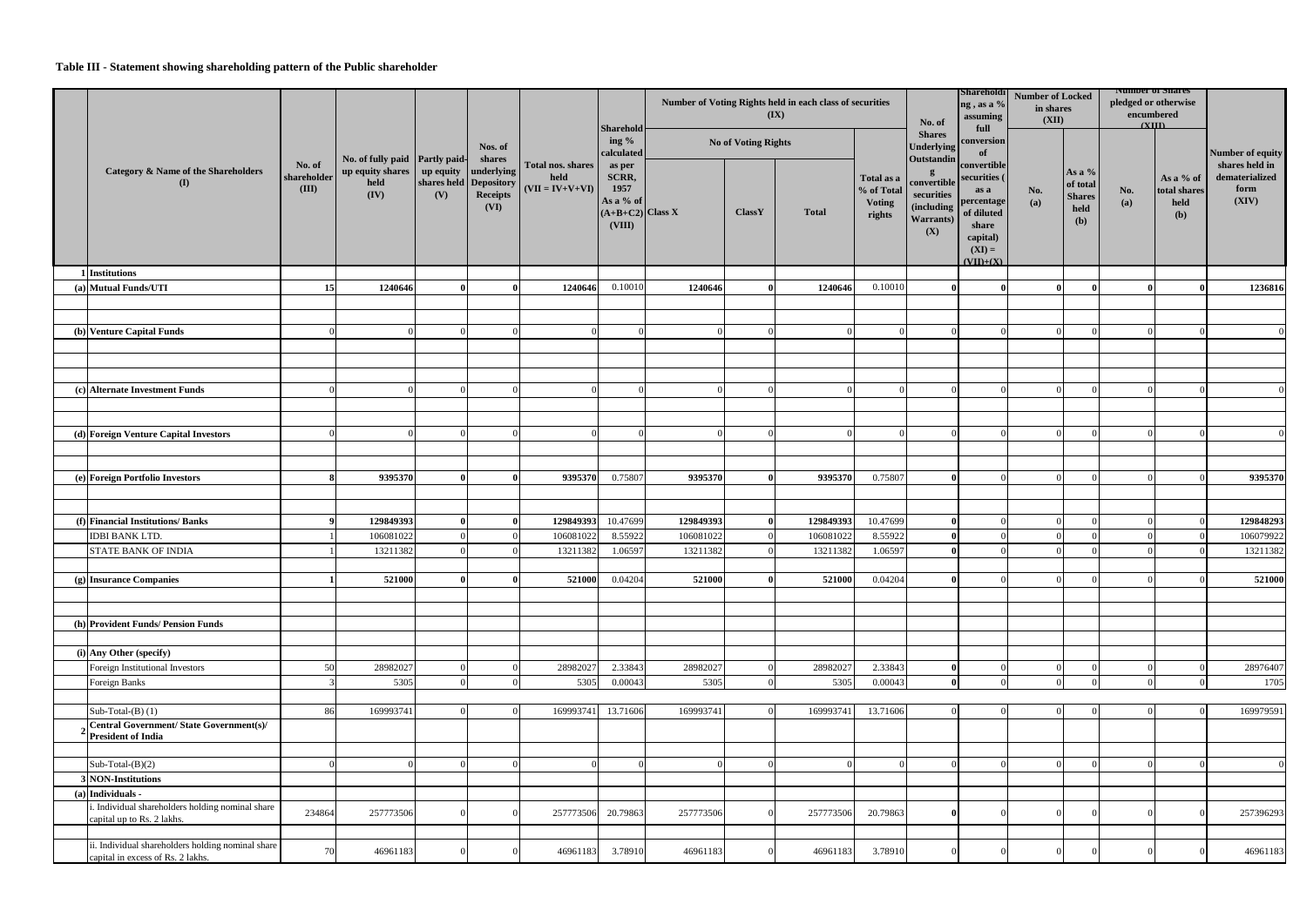|     | (b) NBFCs registered with RBI                                   |        |           |  |           |          |           |           |          |              |          |  |  |           |
|-----|-----------------------------------------------------------------|--------|-----------|--|-----------|----------|-----------|-----------|----------|--------------|----------|--|--|-----------|
|     |                                                                 |        |           |  |           |          |           |           |          |              |          |  |  |           |
|     |                                                                 |        |           |  |           |          |           |           |          |              |          |  |  |           |
|     | (c) Employee Trusts                                             |        |           |  |           |          |           |           |          |              | $\Omega$ |  |  |           |
|     |                                                                 |        |           |  |           |          |           |           |          |              |          |  |  |           |
|     |                                                                 |        |           |  |           |          |           |           |          |              |          |  |  |           |
| (d) | <b>Overseas Depositories holding DRs)</b><br>(balancing figure) |        |           |  |           |          |           |           |          |              |          |  |  |           |
|     |                                                                 |        |           |  |           |          |           |           |          |              |          |  |  |           |
|     |                                                                 |        |           |  |           |          |           |           |          |              |          |  |  |           |
|     | (e) Any Other (specify)                                         |        |           |  |           |          |           |           |          |              |          |  |  |           |
|     | <b>Bodies Corporates</b>                                        | 2882   | 264343728 |  | 264343728 | 21.32876 | 264343728 | 264343728 | 21.32876 | - Ol         | $\Omega$ |  |  | 264312658 |
|     | RELIANCE INDUSTRIAL INVESTMENT                                  |        |           |  |           |          |           |           |          |              |          |  |  |           |
|     | AND HOLDINGS LTD.                                               |        | 48532764  |  | 48532764  | 3.91590  | 48532764  | 48532764  | 3.91590  |              |          |  |  | 48532764  |
|     | MKJ ENTERPRISES LIMITED                                         |        | 23785461  |  | 23785461  | 1.91915  | 23785461  | 23785461  | 1.91915  | $\theta$     | $\Omega$ |  |  | 23785461  |
|     |                                                                 |        |           |  |           |          |           |           |          |              |          |  |  |           |
|     | <b>OCBs</b>                                                     |        | 38250     |  | 38250     | 0.00309  | 38250     | 38250     | 0.00309  | $\mathbf{0}$ | $\Omega$ |  |  | 37250     |
|     | <b>NRI</b>                                                      | 2258   | 5343937   |  | 5343937   | 0.43118  | 5343937   | 5343937   | 0.43118  |              |          |  |  | 5218017   |
|     | <b>Foreign Nationals</b>                                        |        | 4720      |  | 4720      | 0.00038  | 4720      | 4720      | 0.00038  | $\Omega$     |          |  |  | 4720      |
|     | <b>Trust</b>                                                    |        | 67535     |  | 67535     | 0.00545  | 67535     | 67535     | 0.00545  |              |          |  |  | 67535     |
|     | <b>Clearing Members</b>                                         | 628    | 11926380  |  | 11926380  | 0.96229  | 11926380  | 11926380  | 0.96229  |              |          |  |  | 11926380  |
|     |                                                                 |        |           |  |           |          |           |           |          |              |          |  |  |           |
|     | Sub-Total- $(B)$ $(3)$                                          | 240724 | 586459239 |  | 586459239 | 47.31888 | 586459239 | 586459239 | 47.31888 |              | $\theta$ |  |  | 585924036 |
|     |                                                                 |        |           |  |           |          |           |           |          |              |          |  |  |           |
|     |                                                                 |        |           |  |           |          |           |           |          |              |          |  |  |           |
|     |                                                                 |        |           |  |           |          |           |           |          |              |          |  |  |           |
|     | Total Public Shareholding (B)=<br>$(B)(1)+(B)(2)+(B)(3)$        | 240810 | 756452980 |  | 756452980 | 61.03494 | 756452980 | 756452980 | 61.03494 | $\Omega$     | $\Omega$ |  |  | 755903627 |

Details of the shareholders acting as persons in Concert including their Shareholding (No. and %): **NIL**

Details of Shares which remain unclaimed may be given hear along with details such as number of shareholders, outstanding shares held in demat/unclaimed suspense account, voting rights which are frozen etc. : **NIL**

Note: (1) PAN would not be displayed on website of Stock Exchange(s).

(2) The above format needs to be disclosed along with the name of following persons: Institutions/Non Institutions holding more than 1% of total number of shares.

(3) W.r.t. the information pertaining to Depository Receipts, the same may be disclosed in the respective columns to the extent information available and the balance to be disclosed as held by custodian,